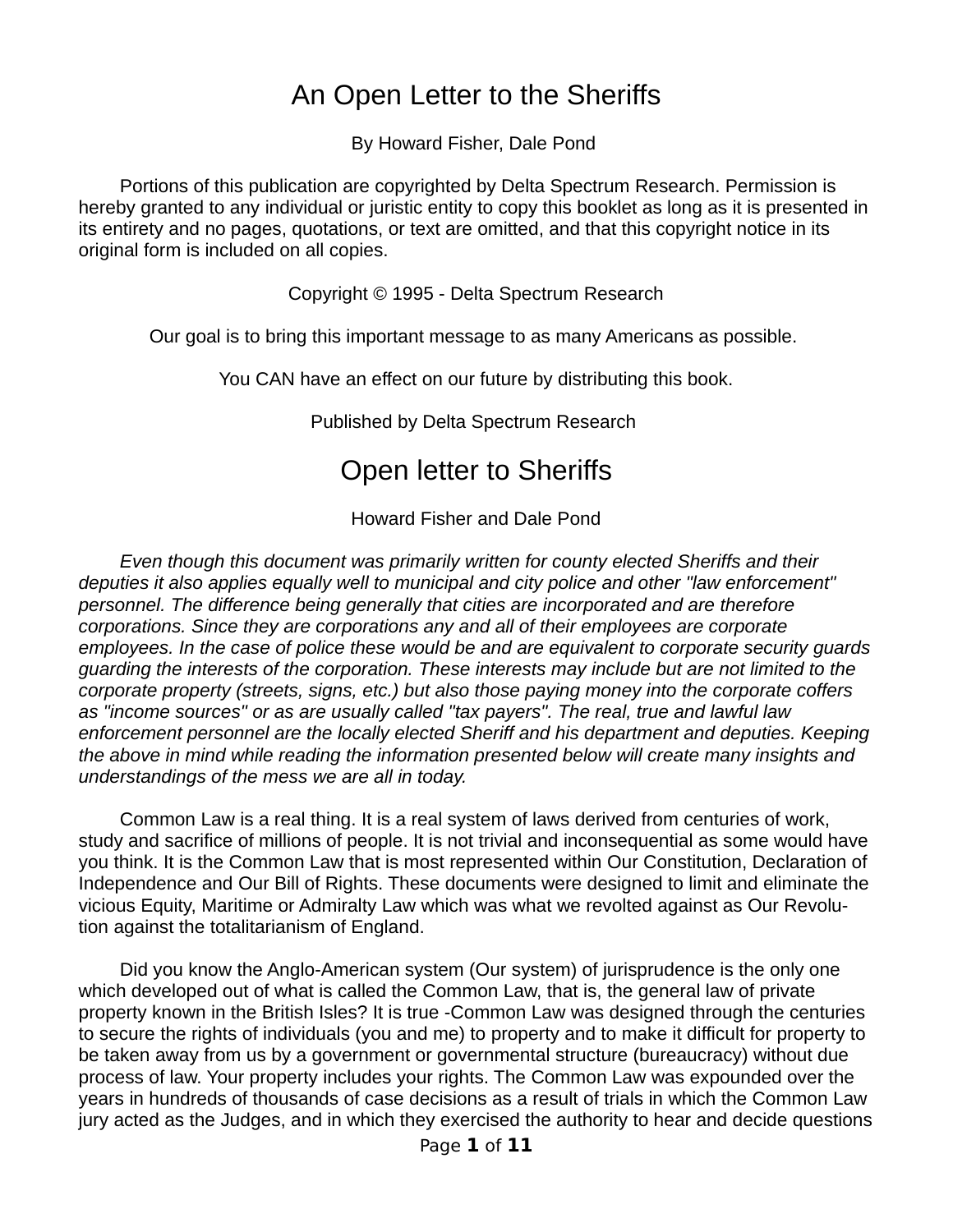of both Law and fact. Common Law deals with legal relationships, powers and liabilities, and types of actions rather than theoretical definitions of abstract legal concepts. The Common Law was recognized by Our Founding Fathers and is the basis of all law in America today.

The Common Law recognizes the Power of Government lies in the common people and not in an elite group of power brokers. It is the terrible Equity, Maritime or Admiralty Laws (laws of contract) that steals this power from the people and centralizes it into the hands of a few power oriented men. The Common Law deals in real property (which includes rights) whereas the Equity Laws deal in written abstractions of performance (agreements or contracts). In other words, Masters own their own property, work and destiny. We are all Masters when we truly own our own property. Slaves do not own property; they usually rent property of another and are compelled to perform upon or with that rented (tenured) property according to some agreement or contract.

 It is from such controversies involving property that all of our Rights have come. Property is known as Substance at the Common Law, and includes hard money in the form of gold and silver coin as required by Our federal Constitution and every other State Constitution as they were all drafted to be in perfect harmony one with another.

 Controversies involving these matters carry with them a Law jurisdiction, a jurisdiction in which all of our Rights are found. The Judge in a Court of Common Law is an impartial referee of the dispute, and he is bound to protect the Rights of the parties to the dispute, or he will have lost whatever jurisdiction he may have had, or claimed to have had. It is the Jury who decides whether or not the Facts of the case are valid and they also decide the Law - does it apply? Is it correct for this case?, etc. Only judges acting under equity law can decide law....

 *You know you are in an EquitylAdmiralty Court when an American flag is displayed that has a GOLD trim. The gold trim denotes military jurisdiction and not Common Law or Constitutional jurisdiction. Where ever this flag is flown the Constitution is NOT.* 

 Gold and silver Coin are the only Things recognized at Law (within our Constitution) to be real and lawful money. Money is Substance in possession and not a Chose (thing) in action. When a debt is paid, at Law, the debt is extinguished; debt no longer exists; the debt is paid. Debt can only be paid with gold and silver Coin, or certificates redeemable on demand, at Par., in gold and silver Coins. This is the legal meaning of the expression "tender in payment of debt", as found in Article I, Section 10 of the Constitution of the United States. Federal Reserve Notes are not money -they are bills/notes and/or certificates of indebtedness as each and every one of them are owed back to the Federal Reserve Bank who lent them to Us - plus interest.

 Thomas Jefferson placed great emphasis on the concept of Rights. He said we did not bring the English Common Law, as such, to this continent; we brought the Rights of Man as evidenced through and by the tried and true ancient system of Common Law.

*The Common Law of the States of the United States is the Common Law of England adopted by the original Constitution of the united States, so far as not modified by any alterations made by the Constitution of-the State at the time of admission to the Union, and so far as not in direct conflict with the Constitution of the united States of America.*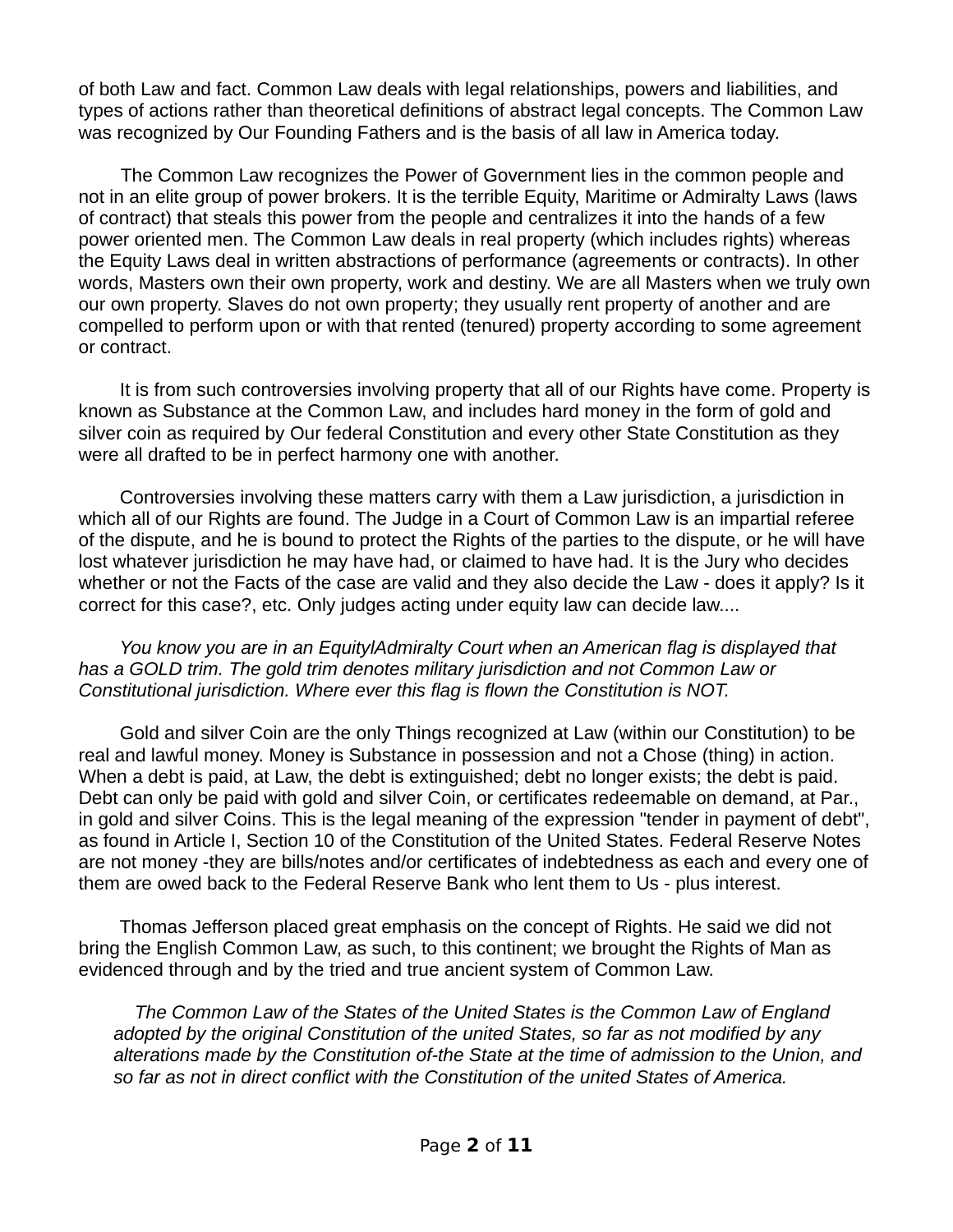And the Common Law of the States may not be modified, limited nor abrogated either by an act of the legislature (Congress or State Legislature) or by a ruling of some judge by any county or board of commissioners or any other servant to the people. Federal and state bureaucracies are constantly writing and presenting code, rules or statutes in an attempt to circumvent the original Common Law foundation of Our Constitution. A major part of the problem that we are in is a result of these unlawful attempts by legislatures, judges and bureaucracies to modify or abrogate Common Law and thus Our Constitution.

 While, in England, this Law was derived from feudal tenures in real property as held by a pyramid of proprietors (land owners) holding their rights given them from the King (or Crown) on down the line. The American Revolution destroyed any and all allegiance to the British Crown, including the rights of property in land, and all feudal tenures and dues were overthrown. All Eight of property in land in the-United States became ALLODIAL TITLES in Allodial Freehold, existing under no lord or overlord whatsoever, including the authority of the Colony or State. *The ties that bound property use or ownership to a higher or superior power were entirely and completed severed, destroyed and made as though they never existed*

 This is the reason why our founding fathers considered that they had made every man a-'King" on his own property. They got rid of the controls from the King and 'castle keep' owners (feudalism) within property ownership.

 In England, William Pitt summarized the concept of private property under Common I2w, as follows:

*"The poorest man may, in his cottage, bid defiance to all the forces of the Crown. It may be frail; its roof may shake; the wind rmay blow through it; the storms may enter; the rain may enter; but the King of England cannot enter; and his forces dare not cross the threshold of the ruined tenement. "* 

As a result of all of this, the Common Law of the States is founded and grounded upon substantive titles in real properly. No mere legislative enactment by Congress or State Legislature nor judicial ruling by Federal or State Courts can operate to deprive the People of their Rights at Law. This includes their Rights inherent in their Allodial Land Titles and to be Merchants and/or Traders at Law on the cash basis, and their Rights to access to Courts of Law and to a jurisdiction where their Sights are protected.

In the same vein no county or city ordinance, code, rule, policy, regulation or 'law' can override these same absolute guarantees. The same applies to corporate or private policies of business conduct which are often used to override Common Law or Constitutional guarantees. In other words, business or corporate policy cannot supersede Constitution Rights even though nearly every corporation in America ignores Our Constitution in pursuit of ever more bogus Federal Reserve Notes.

As contrasted with the Common Law of England, the system of law as practiced on the Continent of Europe (European Common Market) is called Civil Law, or Roman Civil Law, which is derived from the Law of the Ecclesiastical Chancellors. This is partly the ancient law of Rhodes, the law of merchant traders upon commercial documents. The Civil Law is prosecuted by the Chancellor (the King's agent); he is not an impartial referee of the dispute.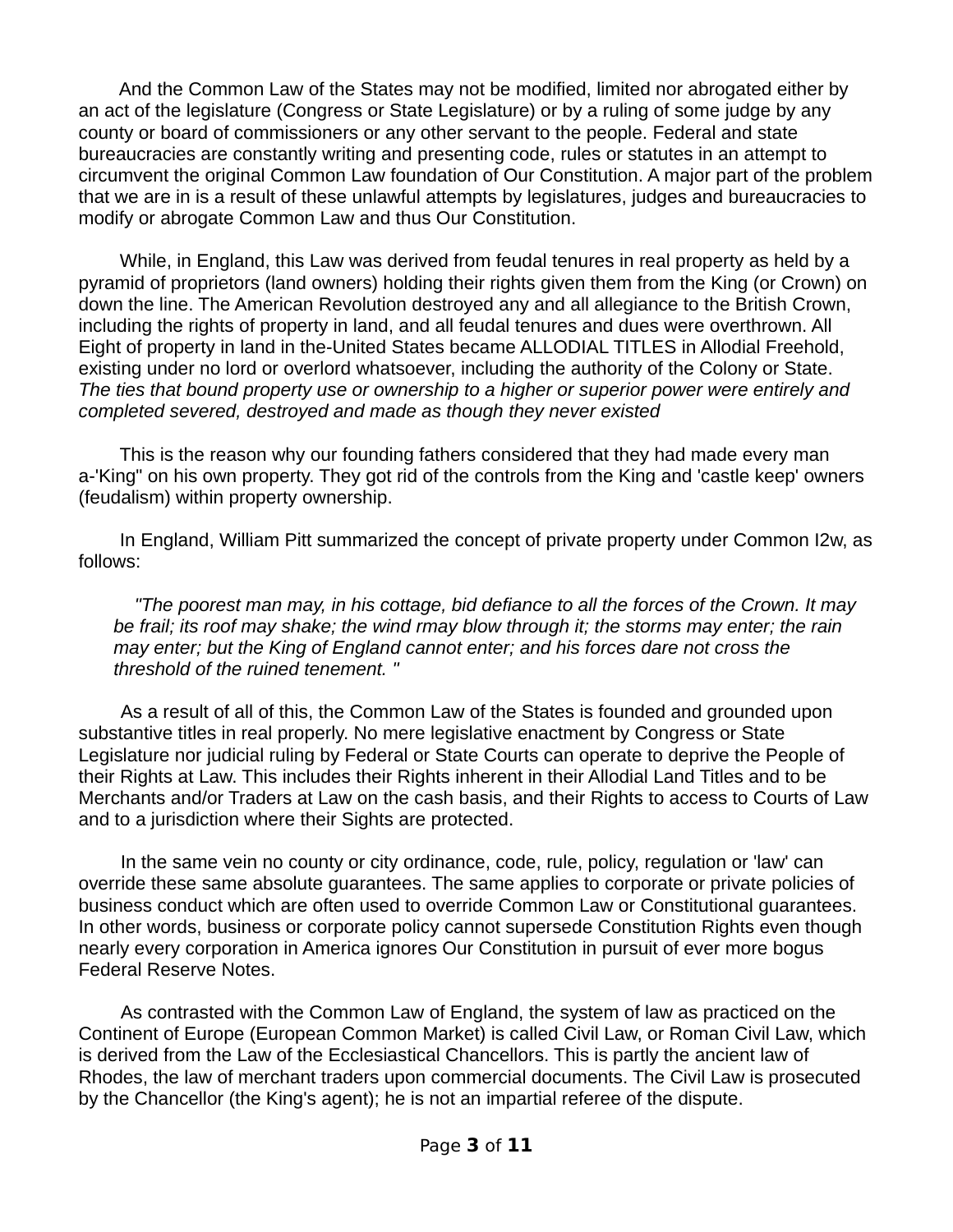This Civil Law of Roman origin has never been part of the Laws of England and has been declared not of the Laws of the Realm by the Parliament and by many experts of England in jurisprudence, such as Coke, Blackstone and Sir John Fortescue.

#### *"The Common Law is absolutely distinguished from the Roman or Civil Law system People v. Ballard, 155 NYS 2d 59*

The Roman Civil Law has always been outside of Common Law, operating on SUMMARY PROCESS, in gross violation of our RIGHTS TO DUE PROCESS.

As English society developed over the years, situations were met in the Common Law for which the Courts could provide no relief by any precedent. The controversies did not involve property, or substance. The parties thus had no other recourse than to go to the King. And when they did, he delegated his first minister to solve these problems. The minister was called a Chancellor (the same title as used on the Continent) and the relief granted was called Equity. This "Equity" meant what would be fair if the Common Law principle were extended and applied to the case at hand, as the Chancellor, in his sole discretionary judgment, chose to do. This is the so-called "law'' we see being applied by "Judge" Wapner in the well known fake TV court program. He alone decides the law and facts of each case.

There thus developed in England and America two distinct systems of law and courts, each having a peculiar and particular application and jurisdiction Equity is a jurisdiction in which the individual does not have any Rights, and one to which the individual can be subjected only if he volunteers or gives his informed consent. In the Common Law we have recognized inherent rights whereas in the Equity law we have no rights. whatsoever excepting those which may be bestowed upon us by the graces of the Chancellor - (judge) wholly at his sole discretion.

In Equity there are no jury trials. The powers of the Common Law jury to hear and decide questions of both Law and Fact are exercised exclusively by the Chancellor. However, there may be "advisory juries" to advise the Chancellor of certain facts, but they are not permitted to hear any arguments regarding the Law. (Does this sound familiar today?) The controversies are decided by the Chancellor, who, besides being the Chief Prosecutor, (or Inquisitor: lf you will), can go to any source he chooses, even to his own "conscience", to prove or justify his decision. In Equity, the parties do not have any Rights; the Constitution is stated by the Chancellor to be "frivolous"; and any so-called "rights" in his Court are actually "privileges" granted by the Chancellor, which he can also take away. Today this all powerful person is not called a Chancellor. She/He is called a Judge and she/he operates in all levels of "courts" throughout Our Land.

During the past century, the Congress of the United States and the legislatures of the several States, as well as the Judges, have presumed to exercise the authority to "merge" the procedures of Law and Equity. This is authority they do not have, yet this, too, is part of the problem we face today all over Our Land.

When we realize that a Court of Common Law proceeds "according to the course of the Common Law", and that the parties have a Right to trial by a Common Law jury, where the jury exercises the authority to hear and decide questions of path Law and Fact, we can then know that if we are in a Court where the procedures have been "merged" with Equity, then we can know that we are not in a Court of Common Law! Such a court does not recognize and refuses,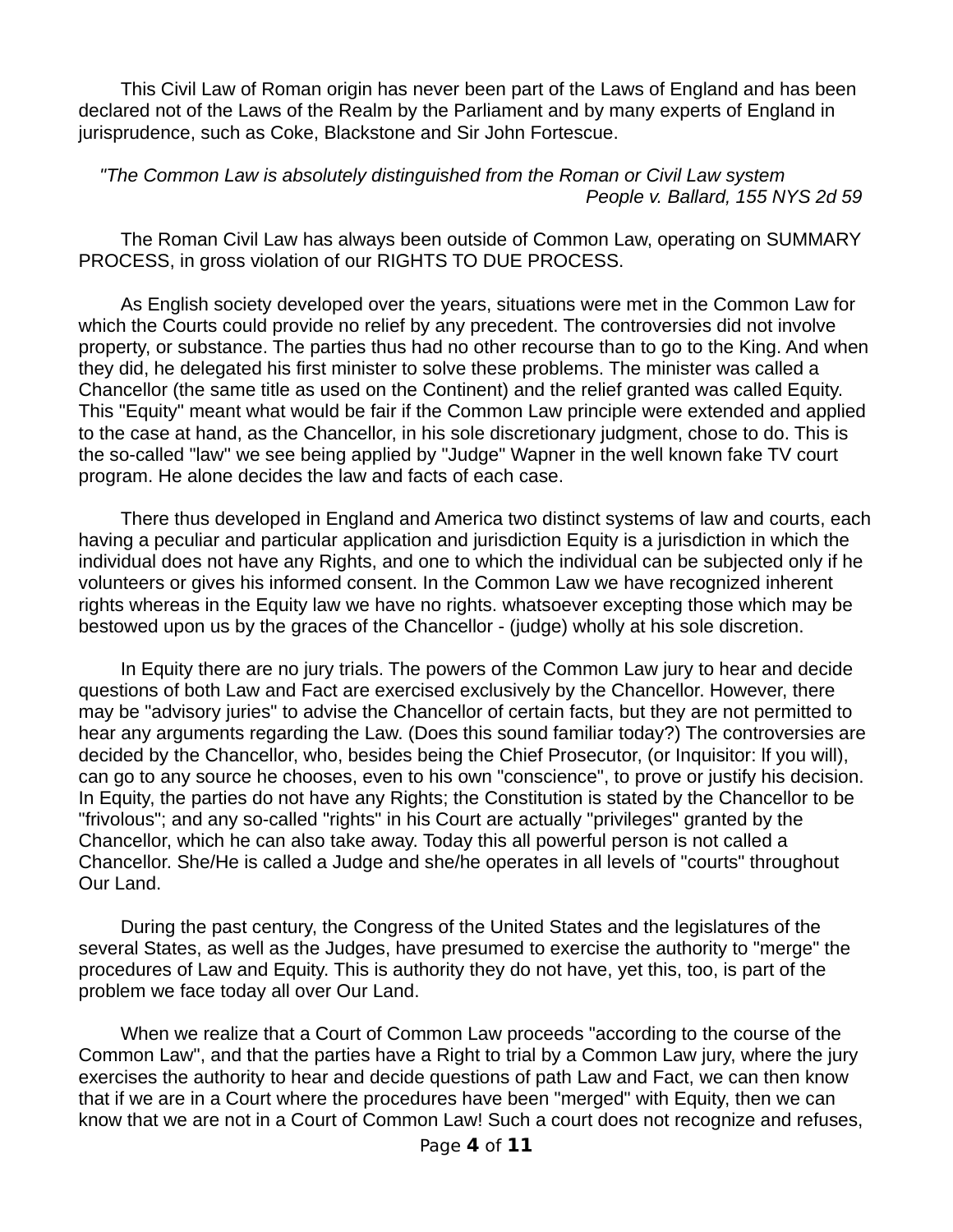to We The People, our Constitutional Rights to self and property.

For instance, the Constitution of the State of Iowa, Article V, Section 6, states, in part, as follows:

*"The District Court shall be a court of law and equity, which shall be distinct and separate jurisdictions,"* 

Obviously, the two court systems have not been lawfully merged, and We The People do not have to accept the idea that they have been merged simply because a "judge" or bureaucrat says a code, rule, statute or regulation makes it so. Remember that these lesser rules and regulations MUST be in harmony with the State and federal Constitutions in order to be valid and lawful. *Otherwise they are null and void.*

We must realize that the principles of Common Law and of Equity are those as distinguished and defined in England, before the adoption of the Constitution of the United States of America. Any modifications in definition or practice of either Law or Equity in England since the adoption of the Constitution of the United States of America have no significance, bearing or authority in the United States, since we are no longer under the jurisdiction of either Parliament or the Judges of England! Yet there are those in this country who claim that Equity jurisdiction (otherwise known as Chancery jurisdiction) in this country is the same in nature and extent as Equity jurisdiction in England!

Where the Constitution of the United States of America, or the Constitution of the State of Iowa, or of any State, mentions "law", it means "Common Law"; it does not mean any other "kind" of law! In addition to the above mentioned jurisdictions of Law (meaning Common Law) and Equity, which are the only Judicial jurisdictions authorized either by the Constitution of the United States of America, or by the Constitution of the State of Iowa, or of any State, as drafted in conformance thereto, and being second thereto, there is also a private, political jurisdiction which is operative only on those who volunteer into it's private domain, outside of the Constitution. It is known as Law Merchant (Lex mercatoria) the private rule of the bankers and merchants.

### **It is this system of 'legal' snares that has all of We The People by the throat..**

Law Merchant is neither Law nor Equity, but is only raw, private, political power, alien and illegal to our Constitution whatsoever, and operates outside of the Constitution.

The Law Merchant is an independent, parallel system of law, like Equity or Admiralty. The Law Merchant is not even a modification of the Common Law; it occupies a field over which the Common Law does not and never did extend. Common Law deals with the Money of Substance belonging to the People (Gold and Silver Coins); while the Law Merchant deals with the law of Bills, Notes and Checks, (in other words, with negotiable instruments and commercial paper).

The Law Merchant is closely allied to the Equity system of agreements and contracts which it uses extensively because the Constitutions of Our States recognizes Equity law. Equity Law is the 'back door' used by Law Merchants (bankers, etc.) to gain access to what used to be Allodial Title or absolute ownership previously enjoyed by all Americans.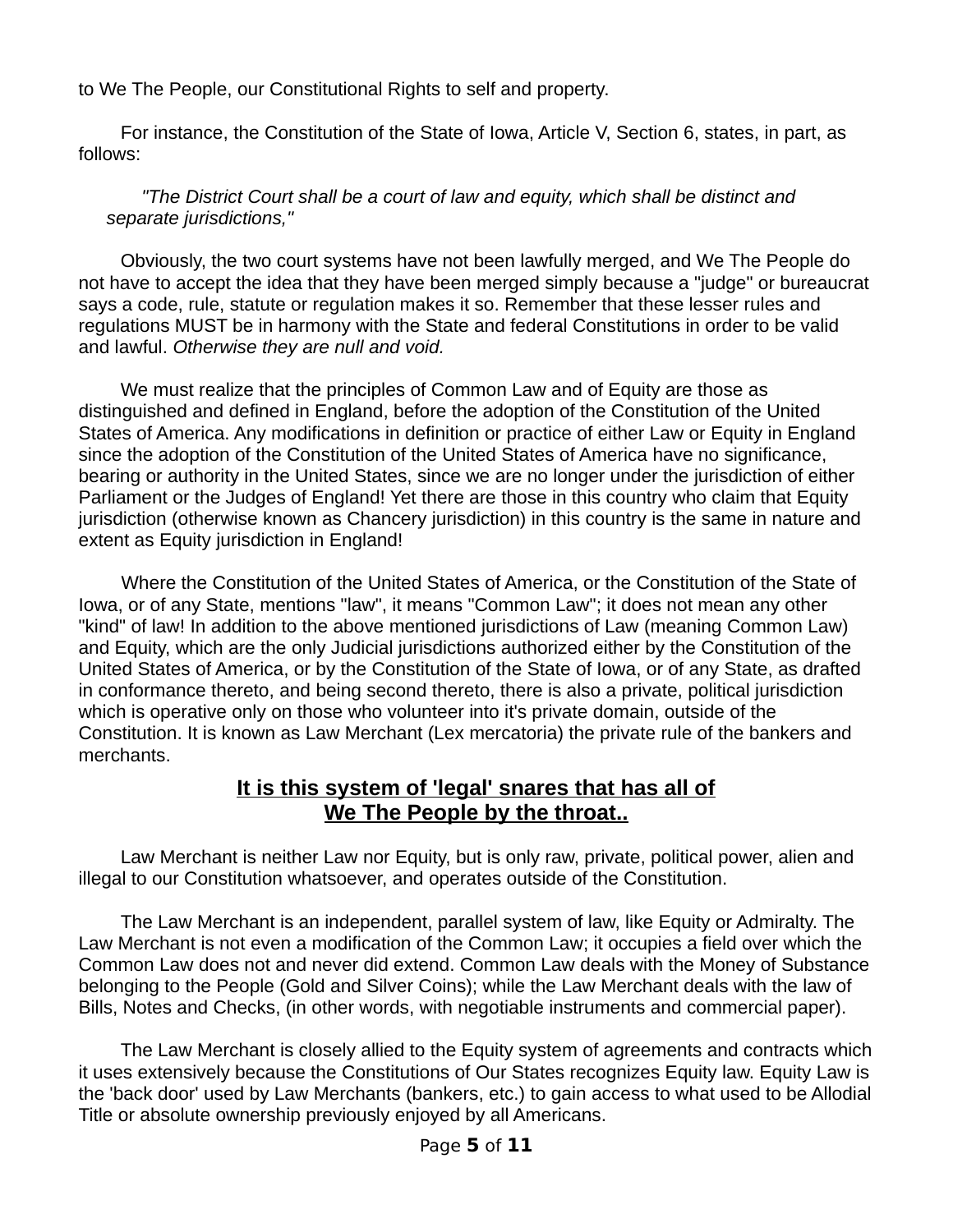Our Declaration of Independence charges that America had been progressively subjected to "a jurisdiction foreign to our Constitution" (meaning the unwritten English Constitution). This foreign jurisdiction was a jurisdiction of lawless **ad hoc** Equity derived out of the Roman Civil Law under the stark cover of such obscenities as the Writs of Assistance (which our Courts of today also claim to have the authority to issue) which allowed summary plundering of the colonists' wealth and substance TO THE ADVANTAGE OF the East India Company which controlled the Parliament. (As today, it allows the summary plundering of the American citizens' wealth and substance TO THE ADVANTAGE OF the banks and other financial (lending, insurance, etc.) institutions which control the Congress and State legislatures). It has been recognized and stated for over one hundred years that "we have the best Congress that money can buy"!

These Writs, even as only one wrong perpetrated by the commercial interests in the Parliament, were given authority by an Equitable jurisdiction called a debt action in assumpsit. This action, which gave satisfaction pursuant to the customs of the Law Merchant, (having been voluntarily entered into), had been an old debt action triable in a Court of Common Law (merely as a courtesy of the Common Law Courts, and not inherently a part of Common Law) (and triable by a Common Law Jury, as a protection to the Defendant), until Lord Mansfield, Chief Justice of the Kings Bench, in 1760, arbitrarily and on his own authority, denied trial by jury in debt actions in assumpsit AND REMOVED TFIAT ACTION FROM THE Courts of Common Law into the Courts of Equity, where a trial by jury could not be had, and where there was merely a summary proceeding with no semblance of a "due process of Law". In other words, a merchant can, with a flick of his pen, deprive anyone of their property without due process of Law (Common Law!) Sound familiar?

#### This case is known as:

Moses v MacFerian 2 Burroughs 1005, and is the case that sparked the American Revolution and caused Thomas Jefferson to say that English law since that date (1760) should not ever be used over here as Equity/Merchant laws had become an instrument through which merchants could, from then on, assume power over anyone else's property solely at their discretion and whim.

It was this Equitable debt action in assumpsit which the Seventh Amendment of the Constitution of the United States was specifically meant to outlaw, by specifically providing that

#### *"In suits at Common law, where the value in controversy shall exceed twenty dollars, the right of trial by jury shall be preserved,..."*

The significance of this is pointed up by the fact that any controversy involving Money (Gold and Silver Coins) in an amount greater than twenty dollars, or any property such as real estate can only be tried in a Court of Common Law with the right of trial by jury who decides Law as well as the Facts of the case!

This means that any Mortgage Foreclosure action can be tried in a Court of Common Law, and that the State legislature has no Constitutional authority to provide, by statute (statutes are not real Law but are in reality 'color' of Law only and therefore are only binding on a voluntary or mutually agreed upon basis), that mortgage foreclosure actions shall be Equity actions! This means that Sheriffs Sales as a result of these Equitable Mortgage Foreclosure actions are null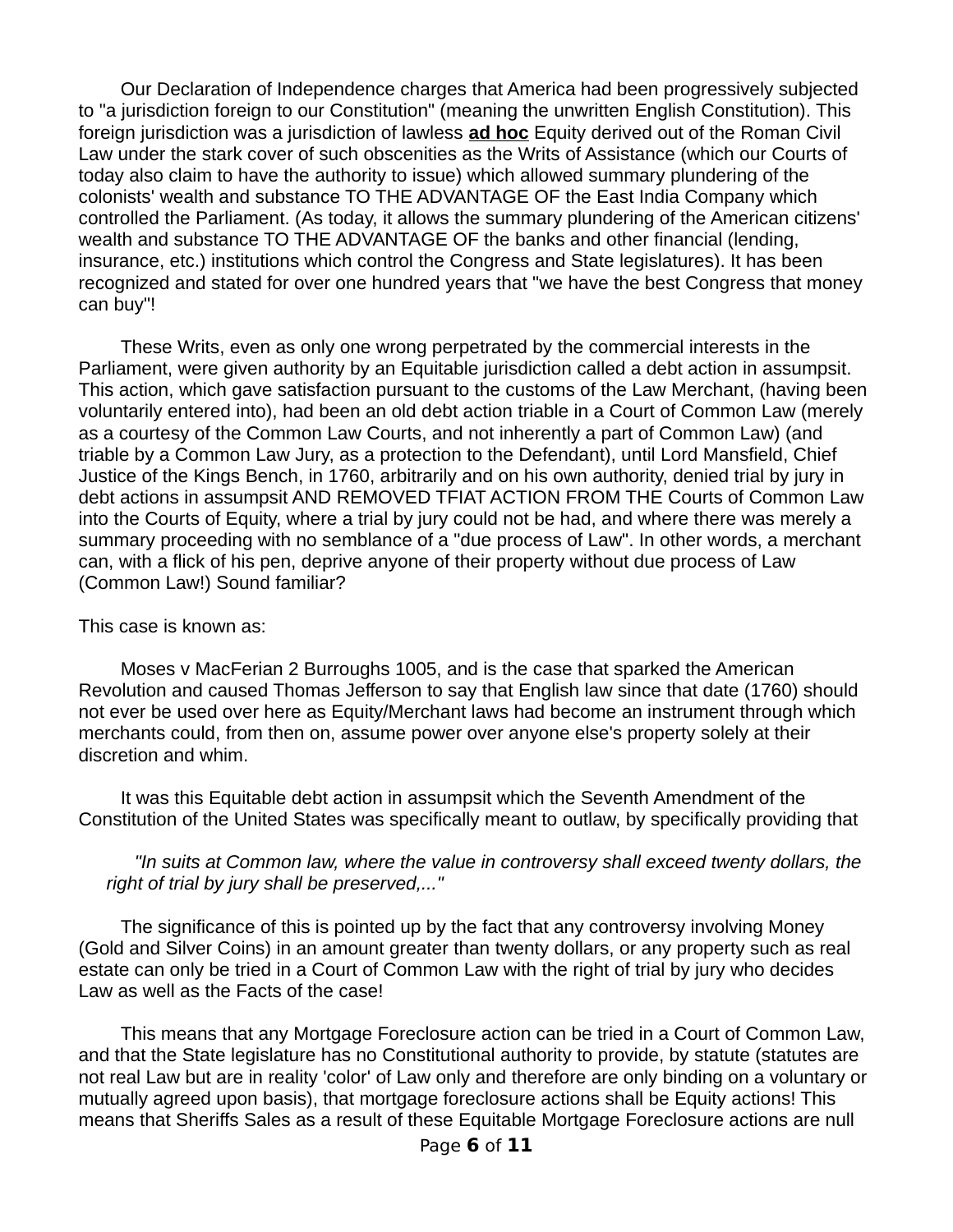and void! And that the Sheriffs have participated in criminal confiscation of real property in violation of the Constitution and of their oaths of office!!

So, it can be seen that summary and arbitrary confiscation of income and property is nothing new in American tradition and history out of an illicit (meaning unlawful and unconstitutional! Equitable jurisdiction) It is precisely this Equitable jurisdiction wherein the Chancellor enforces the combination of unconstitutional Executive and legislative Equity which is the jurisdiction foreign to our Constitution referred to in the Declaration of Independence. This is precisely what our American Revolution was all about and what our Bill of Rights was designed to prevent.

It is also a measure of the extent that the Bankers (both foreign and domestic) and other merchants, and their stooges, the lawyers and Judges, as well as the politicians of both major political parties, have betrayed the Public Trust and have attempted to place us in a Dictatorship of Unelected Rulers (being the "judges" and bureaucrats) ! !

Thus it can be seen that there is a direct similarity of our political/legal situation today with what it was in the years immediately preceding the Revolution of 1776. Only today we have a written Constitution that spells out our Rights and our freedoms, giving us precedents, whereas two hundred years ago they did not.

The Common Law Jury members (acting as judges of the Law) were sworn to "Do equal law, and execution of Right, to all the King's subjects, rich and poor, without having regard to any person" and that they will deny no man Common Right; but they were NOT sworn to obey or execute any statute of the King, or of the King and Parliament. Indeed, they are virtually sworn NOT to obey or execute any statutes that are against "Common Law", or contrary to the Common Law, or "Law of the land"; but to certify the King thereof".. that is, to notify the King that his statutes are against the Common Law;. and then proceed to execute the Common Law, notwithstanding such legislation to the contrary. The words of the oath on this point are these:

*''That we deny no man Common Rights by (virtue of) the King's letters, nor none other mans nor for none other cause: and in case any letters come to you contrary to the Law, (that is, the Common Law) that ye do nothing by such letters, but certify the King thereof, and proceed to execute the Law, (that is, the Common Law), notwithstanding the same letters.* 

In Federalist Papers #48, Alexander Hamilton wrote in part, "No legislative act contrary to the Constitution can be valid." "The Constitution is, in fact, and must be regarded by judges as a fundamental law."

The Sheriff is also a servant of the People, elected and paid by and for Them; upon taking office he takes an oath to uphold the Constitution (the People's Law) and keep the peace.

In American Jurisprudence, on Sheriffs, Police and Constables, we find the following:

*"Origin of Office: The office of sheriff is an ancient one, dating back to at least the time of Alfred, King of England, and the holder thereof has always been the chief executive officer and conservator of the peace in his shire or county. He is a county officer representing the*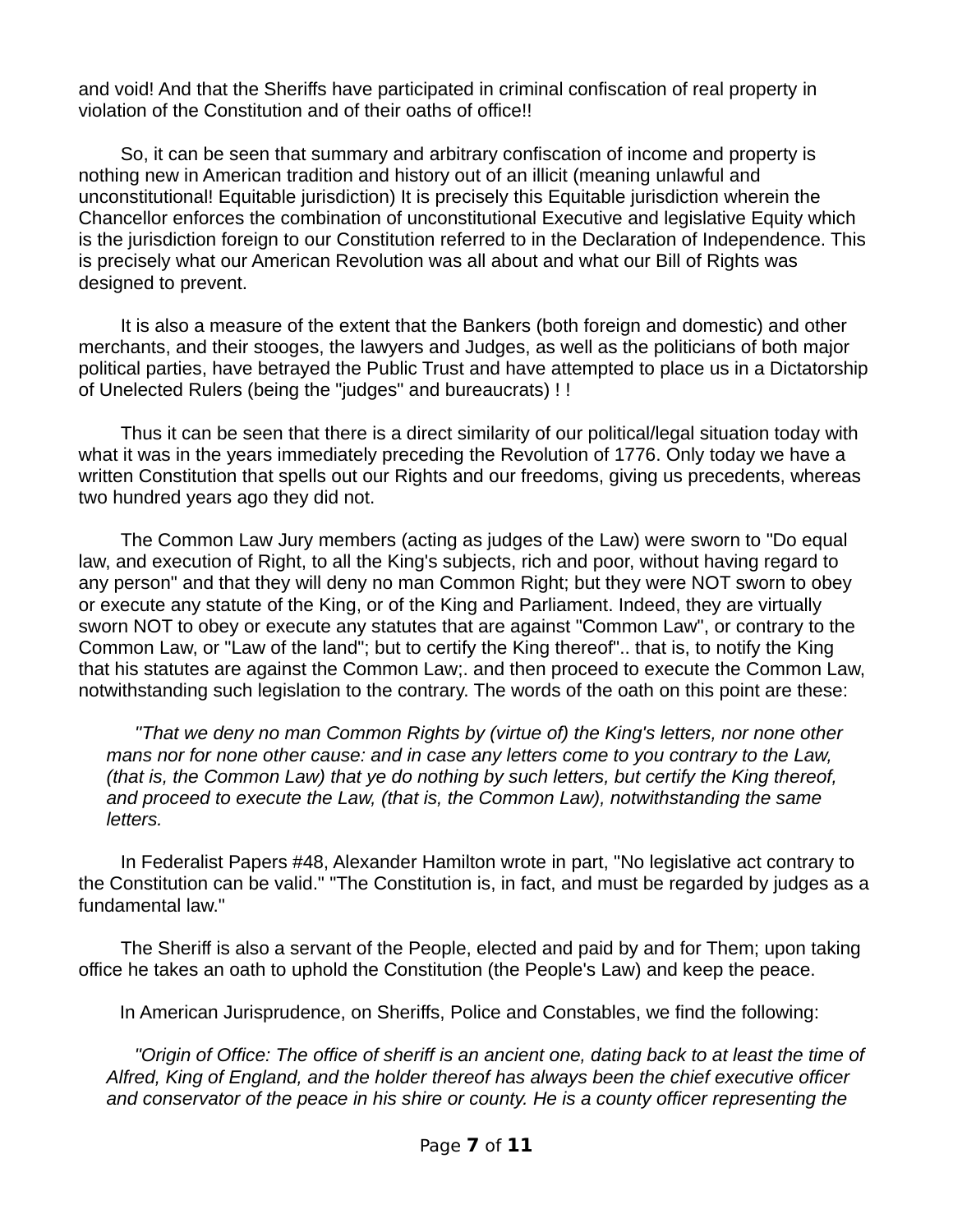*executive or administrative power of the state within his county. In this country, the office is generally an elective one, and anciently in England, sheriffs were elected by freeholders of the county, although gradually, it became the custom for the Crown to appoint the Sheriff.''* 

Abraham Lincoln stated the following on February 12,1865:

*'The people are the rightful masters of both Congress and the Courts. Not to overthrow the Constitution, but to overthrow the men who pervert the Constitution."* 

The general misconception is that any statute passed by legislators bearing the appearance of law constitutes the law of the land. The U. S. Constitution is the supreme Law of the Land, and any statute to be valid, must be in agreement. It is impossible for both the Constitution and a statute violating it to be valid. In such a dispute, one must prevail, and that is the Constitution.

ln Volume 16, American Jurisprudence, 177, we find the following:

*"The general rule is that an unconstitutional statute, though having the form and name of law, is in reality no law, but is wholly void, and ineffective for any purpose; since unconstitutionality dates from the time of its enactrnent, and not merely from the date of the decision so branding it. An unconstitutional law, in legal contemplation, is as inoperative as if it had never been passed. Such a statute leaves the question that it purports to settle just as it would be had the statute not been enacted.* 

*"Since an unconstitutional low is void, the general principles follow that it imposes no duties, confers no rights, creates no office, bestows no power or authority on anyone, affords no protection, and justifies no acts performed under it ....* 

*A void act cannot be legally consistent with a valid one. An unconstitutional law cannot operate to supersede any existing valid law. Indeed, insofar as a statute runs counter to the fundamental law of the land, it is superseded thereby.* 

No one is bound to obey an unconstitutional law and no courts are bound to enforce it."

The Constitution guarantees the right of a freeholder to protect his property from Criminal Trespass.

## Civil law or equity law is the law of the ruler;

## Common Law is the law of the people.

It is the sworn duty of the Sheriff to obey and uphold the Constitution and to protect the property and Rights of the freeborn, Sovereign American individuals of the County.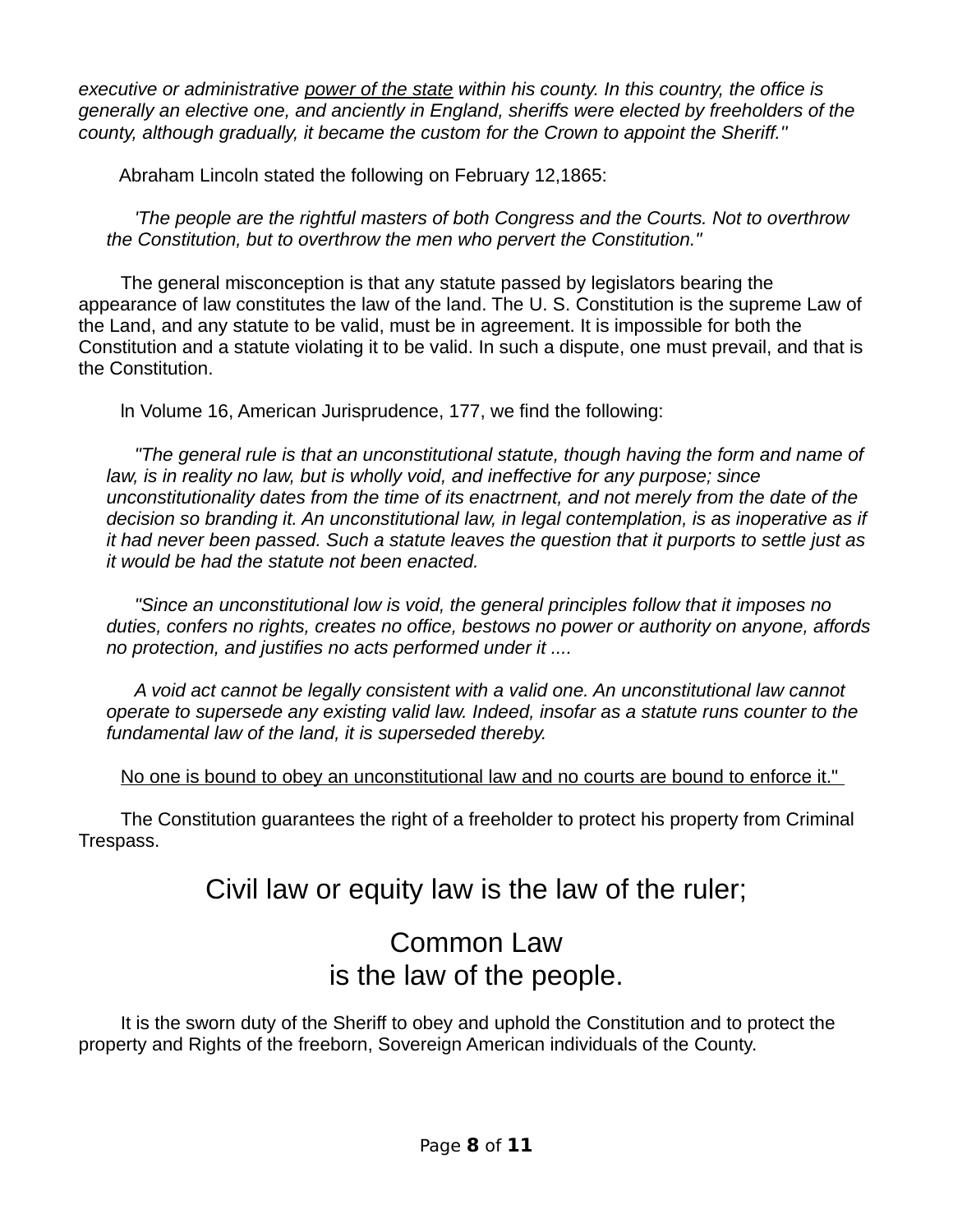County Sheriffs must be advised of the instances where unlawful acts of officials or agencies of government are committed. It is the duty of the Sheriff to protect the local citizens from such unlawful acts, even when they are committed "under color of law".

There is no lawful authority for Judges and the Courts to direct the law enforcement activities of a County Sheriff. The Sheriff is accountable and responsible only to the citizens who are inhabitants of his County. He is under Oath of Office, and need not receive unlawful Orders from Judges or the Courts. He is responsible to protect citizens, even from unlawful acts of officials of government. He should not allow his office to be used as an unlawful "lackey" of the Courts or Federal agents or agencies.

### We Are Our Government

Since the formation of our Republic, the local County (or Parish) has always been the seat of government for the body politic (the People). A County (or Parish) government is the highest authority of government in our Republic as it is closest to the body politic (the People) who are, in fact, THE GOVERNMENT.

The Common Law of the States is founded and grounded upon substantive titles in real property, and no mere legislative enactment by Congress, State legislature or County Commissioners. Neither can judicial ruling by Federal, State or County Courts operate to deprive the People of their Rights at Law, including the Rights inherent in their Allodial Land Title Rights.

The Constitution of the United States of America, Article III, Section 2, authorizes Courts of Law and Courts of Equity; Judicial Equity is authorized; but nowhere does the Constitution of the United States of America authorize a single bit of either Federal Executive branch of government Equity jurisdiction, or Federal Legislative branch of government Equity jurisdiction. In other words, the promulgation and enforcement of Presidential/Congressional/Judicial edicts, dictates, rules, regulations or policies whether directly or through any Federal agent or agency such as the FBI, CIA, EPA, OSHA, IRS, etc. Or with the aid and assistance of State or local lackeys is unauthorized.

For instance, the Constitution of the State of Iowa, as drafted in conformance to the Constitution of the United States of America, and being second thereto, Article V, Section 6, authorizes Courts of Law and Courts of Equity; Judicial Equity is authorized; but nowhere does the Constitution of the State of Iowa authorize a single bit of either State Executive branch of government Equity jurisdiction or State Legislative branch of government Equity jurisdiction.

The Federal Bill of Rights was drawn and adopted to guarantee an estoppel (or bar) to the abhorrent Federal Executive and Legislative Equity jurisdiction, and therefore, the State Bill of Rights is also a guaranteed estoppel against any actual or *de facto* abhorrent State Executive and Legislative Equity jurisdiction; this is an abhorrent and oppressive Equity, because it purports to be able to administer. adjust and deny said Common Law rights without first pursuing the appropriate remedy at Common Law and thus denying due process. Equity administration is in fact theft of Our Rights and a vicious dictatorship by those who exercise it.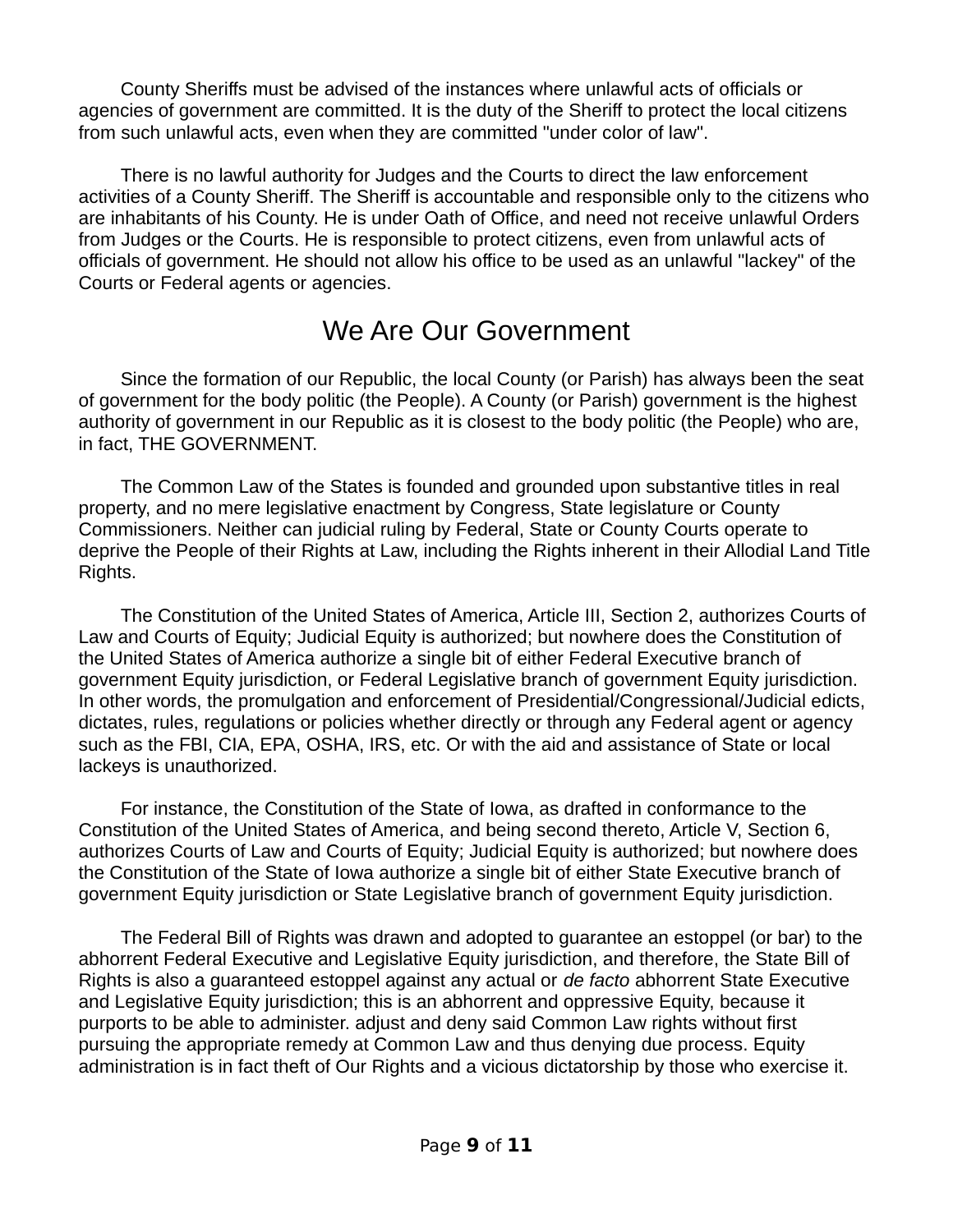In other words, Federal, State and County governments, both Executive branch and Legislative branch, must be at Law (working within the Common Law), and may not impose any form of Equity jurisdiction upon the People, by compulsion, fraud or otherwise, without their knowledge and informed consent; otherwise any such enactments become and are nullities and do not exist at Law, because the Rights of freeborn, Sovereign American individuals would be violated if they were to be forced to obey them.

If any agency of the Federal, State or County government, including the court, would act as if it were Principal, and Freeman, against it's true Principal, the People, this would be an inversion of the legal principle of Sovereignty of the People. By so acting, any agency of the government, including the court, would be a pretender to the power, and as a pretender, it's acts would be a nullity and would not exist, at Law; that is to say, that it would be null and void, and of no force and effect, at Law. That, in fact, it would not be government at all, but would be a private, criminal operation, imposing a rule of force, fraudulently pretending to be government, since, in this country, the only legitimate function of government is to protect the Rights and freedoms of the People. Such acts are not unlike the privately owned and operated Mafia who demands Our money (taxes, fees, etc.) in exchange for them not committing violence against Us or Our property. Sound familiar?

Each freeborn, Sovereign American individual has the authority and the Right to deny and to disavow all Equity jurisdiction, and to refuse to acquiesce to the jurisdiction of Courts of Equity, or to Equity jurisdiction of any Executive or Legislative branch of government agency or agent, State or Federal or County.

The Constitution of the United States of America, Article IV, Section 4, guarantees a Republican Form of government to every State.

The definition of a "Republic" is as follows:

*"Republic: A state in which the sovereign power resides in a certain body of the people (the electorate), and is exercised by representatives elected by' and responsible to them; Webster's Collegiate Dictionary, Fifth Edition.* 

The Courts of Iowa are nullities, and do not exist, either at Law or in Equity, because unelected State Judges have no jurisdiction, at Law or in Equity, over anyone or anything, being in direct violation of each freeborn, Sovereign American individual's Right to a Republican Form of Government; which in this case is his Right to have an Elected Judge. This also includes the Right to Separation of Powers, because the Governor, as Chief Executive of the State, has no Judicial Power to delegate to an appointee. The Governor is of the Executive branch and has (lawfully) no say or jurisdiction within or over the Judicial branch.

The Governor of this or any other State is not a Chancellor (appointed by a King or dictator), nor are any officials appointed under him authorized to exercise any Judicial powers. There can be no delegated power in Chancery Law to be executed under the alien, outlawed and illegal Roman Civil Law, unless agreed to by the freeborn, Sovereign American individual.